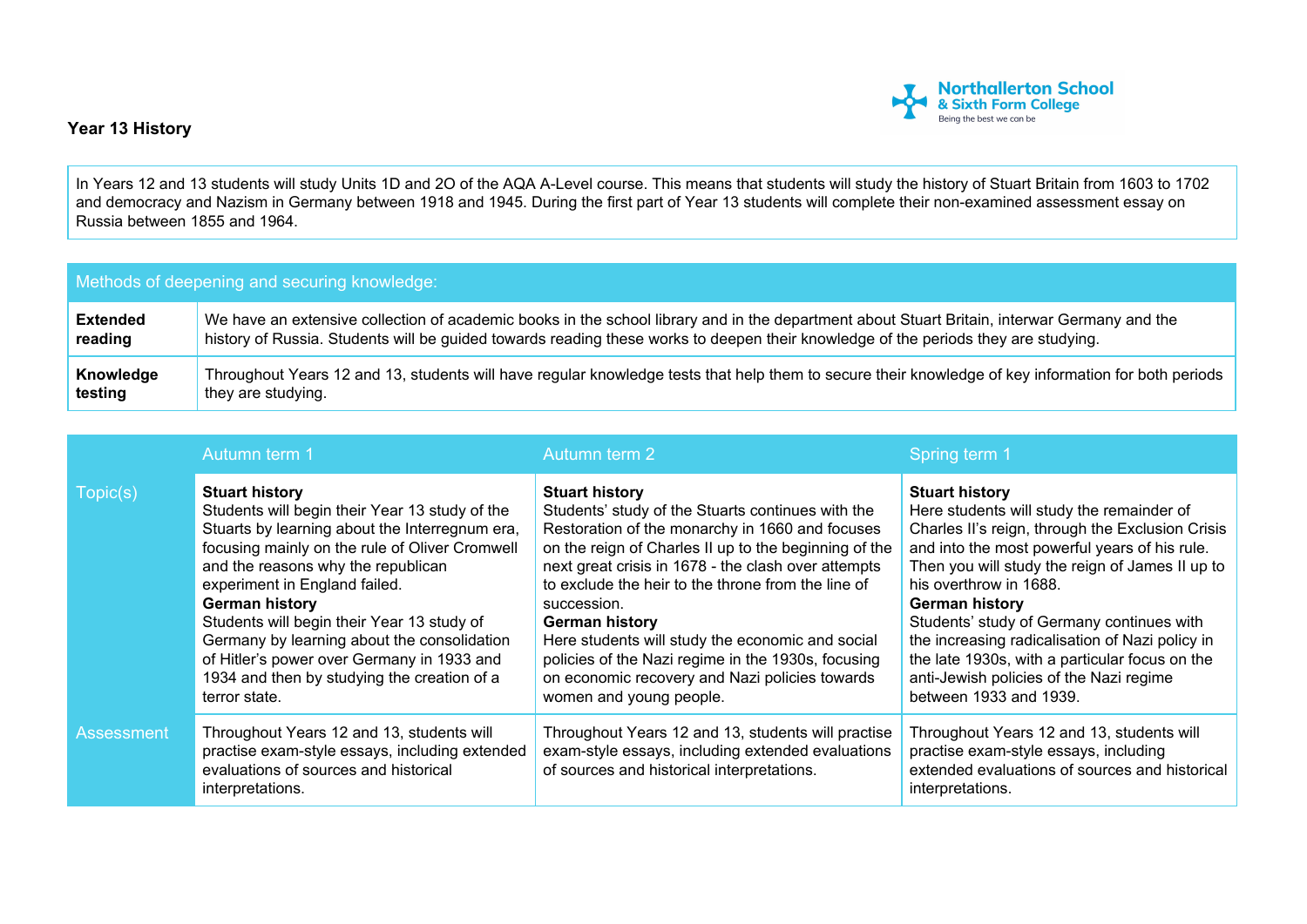| <b>CEIAG</b> (Careers<br>that are linked to<br>that topic) | Throughout Years 12 and 13, students will<br>deepen their understanding of the historical<br>profession, as well as developing attributes<br>that will help in careers such as journalism or<br>law.                                                                                                                                                                                                                                                                                                                                                                                                                                                                                                                                  | Throughout Years 12 and 13, students will deepen<br>their understanding of the historical profession, as<br>well as developing attributes that will help in<br>careers such as journalism or law. | Throughout Years 12 and 13, students will<br>deepen their understanding of the historical<br>profession, as well as developing attributes<br>that will help in careers such as journalism or<br>law. |
|------------------------------------------------------------|---------------------------------------------------------------------------------------------------------------------------------------------------------------------------------------------------------------------------------------------------------------------------------------------------------------------------------------------------------------------------------------------------------------------------------------------------------------------------------------------------------------------------------------------------------------------------------------------------------------------------------------------------------------------------------------------------------------------------------------|---------------------------------------------------------------------------------------------------------------------------------------------------------------------------------------------------|------------------------------------------------------------------------------------------------------------------------------------------------------------------------------------------------------|
|                                                            |                                                                                                                                                                                                                                                                                                                                                                                                                                                                                                                                                                                                                                                                                                                                       |                                                                                                                                                                                                   |                                                                                                                                                                                                      |
|                                                            | Spring term 2                                                                                                                                                                                                                                                                                                                                                                                                                                                                                                                                                                                                                                                                                                                         | Summer term 1                                                                                                                                                                                     | Summer term 2                                                                                                                                                                                        |
| Topic(s)                                                   | <b>Stuart history</b><br>Students' study of Stuart history concludes<br>with the reign of William and Mary, from the<br>Glorious Revolution of 1688 to William III's<br>death in 1702. This will include the growth of<br>party politics in the 1690s and the state of<br>Britain by 1702.<br><b>German history</b><br>Students' study of Germany concludes with the<br>impact of the Second World War in Germany,<br>including its social and economic impact as<br>well as the Holocaust and opposition to the<br>wartime Nazi regime.<br><b>Russian history</b><br>This term students will also finalise the<br>non-examined assessment essay on Russia<br>between 1855 and 1964 that they began in the<br>summer term of Year 12. | <b>Revision</b><br>This term students' focus will be on revising their<br>knowledge of both Stuart and German history and<br>preparing to sit their external examinations.                        |                                                                                                                                                                                                      |
| <b>Assessment</b>                                          | Throughout Years 12 and 13, students will<br>practise exam-style essays, including extended<br>evaluations of sources and historical<br>interpretations.                                                                                                                                                                                                                                                                                                                                                                                                                                                                                                                                                                              | Throughout Years 12 and 13, students will practise<br>exam-style essays, including extended evaluations<br>of sources and historical interpretations.                                             |                                                                                                                                                                                                      |
| <b>CEIAG</b> (Careers<br>that are linked to<br>that topic) | Throughout Years 12 and 13, students will<br>deepen their understanding of the historical<br>profession, as well as developing attributes<br>that will help in careers such as journalism or<br>law.                                                                                                                                                                                                                                                                                                                                                                                                                                                                                                                                  | Throughout Years 12 and 13, students will deepen<br>their understanding of the historical profession, as<br>well as developing attributes that will help in<br>careers such as journalism or law. |                                                                                                                                                                                                      |